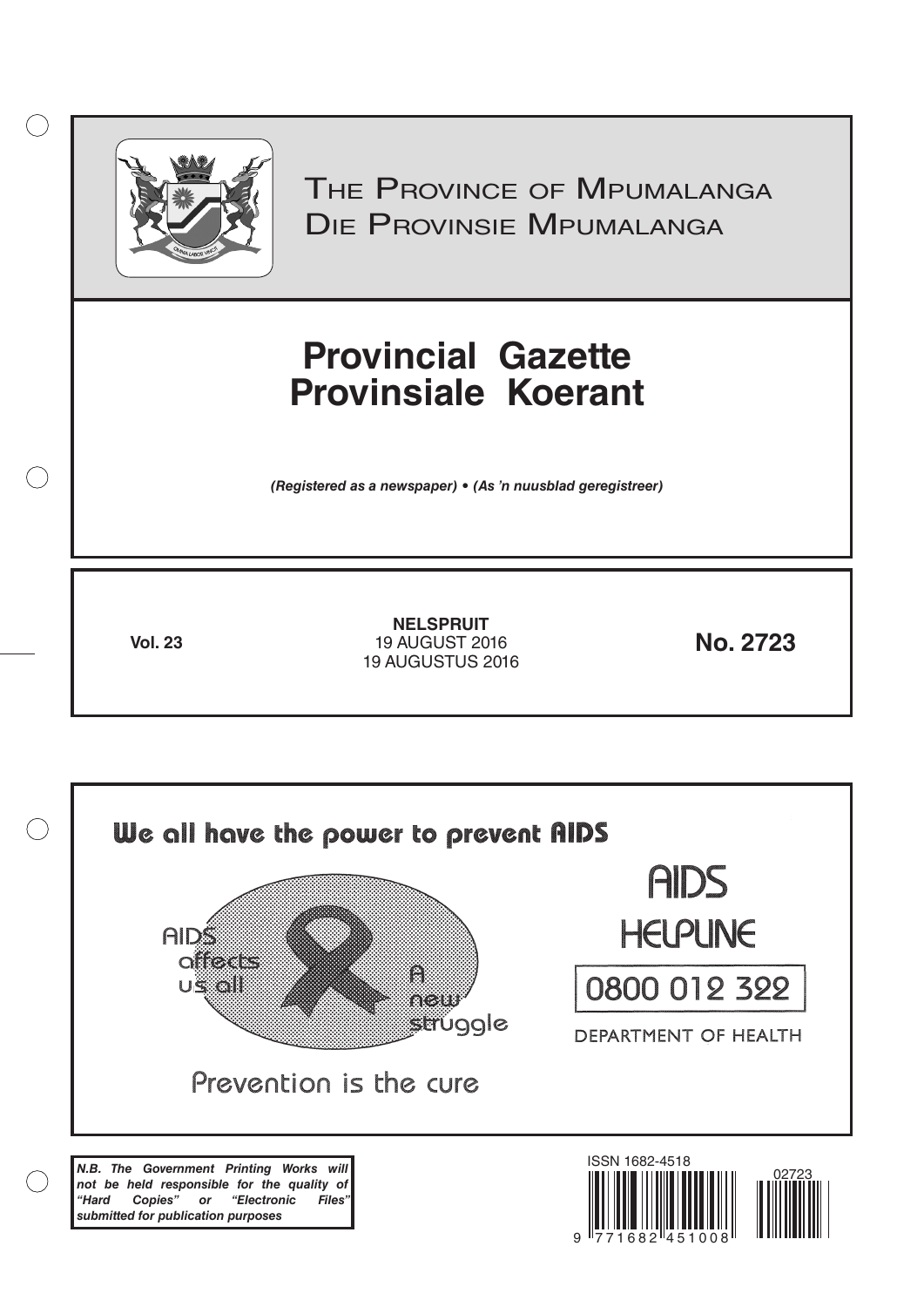This gazette is also available free online at **www.gpwonline.co.za**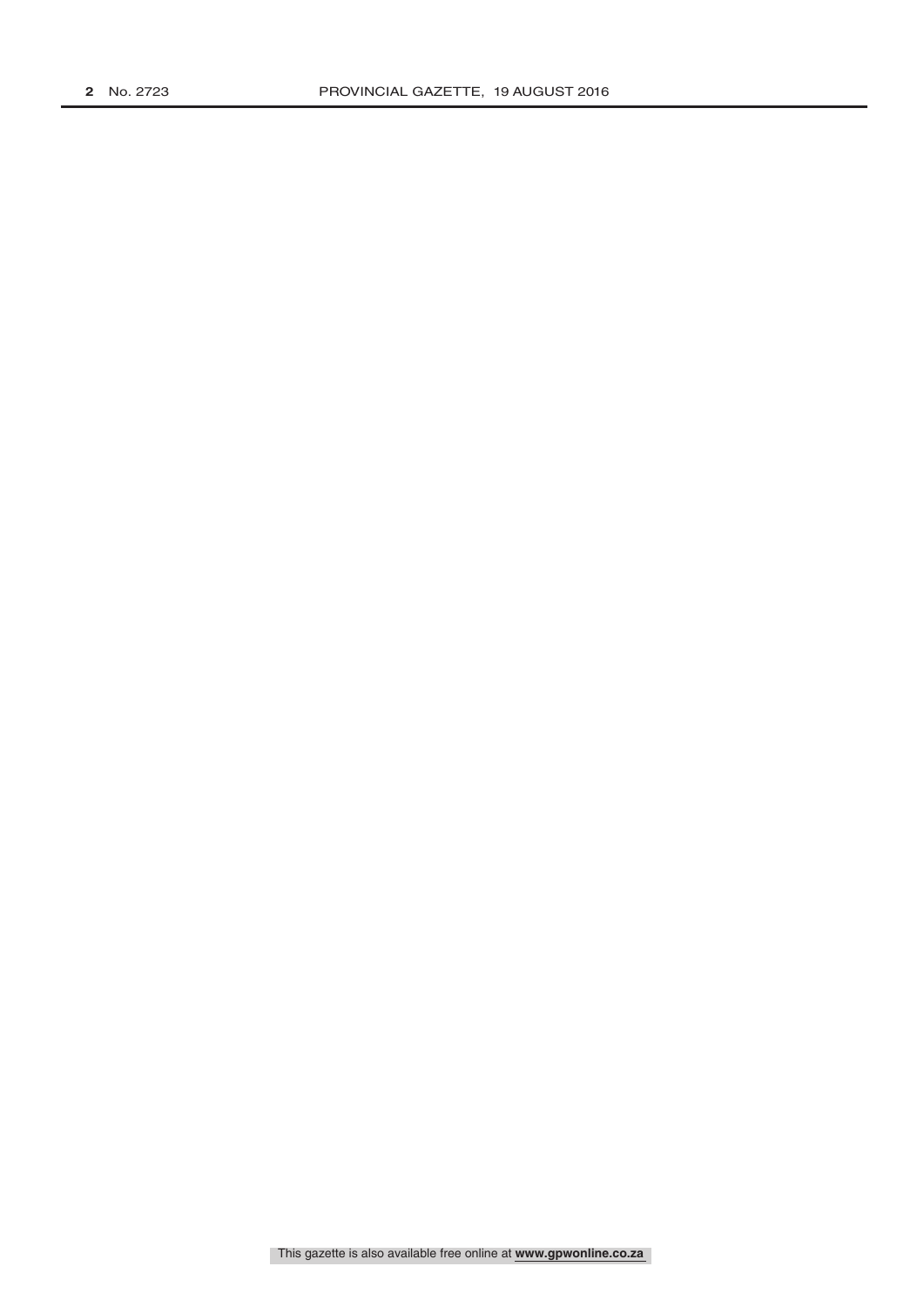# **IMPORTANT NOTICE:**

**The GovernmenT PrinTinG Works Will noT be held resPonsible for any errors ThaT miGhT occur due To The submission of incomPleTe / incorrecT / illeGible coPy.**

## **no fuTure queries Will be handled in connecTion WiTh The above.**

#### **CONTENTS**

|     |                                                                                                                                                                                                                               | Gazette | Page |
|-----|-------------------------------------------------------------------------------------------------------------------------------------------------------------------------------------------------------------------------------|---------|------|
|     |                                                                                                                                                                                                                               | No.     | No.  |
|     | <b>GENERAL NOTICES • ALGEMENE KENNISGEWINGS</b>                                                                                                                                                                               |         |      |
| 109 | National Environmental Management Act (107/1998): Notice of a basic assessment process for the proposed<br>establishment of a filling station on Erf 2519, Evander within the jurisdiction of Govan Mbeki Local Municipality, |         |      |
|     |                                                                                                                                                                                                                               | 2723    | 11   |
| 110 | Town Planning and Townships Ordinance, 1986: Erf 322, Witbank Extension Township                                                                                                                                              | 2723    | 11   |
| 110 | Ordonnansie op Dorpsbeplanning en Dorpe, 1986: Erf 322, Witbank Uitbreiding Dorpsgebied                                                                                                                                       | 2723    | 12   |
|     | <b>PROCLAMATION • PROKLAMASIE</b>                                                                                                                                                                                             |         |      |
| 64  | Town-planning and Townships Ordinance, 1986: Rezoning of Portion 1 of Erf 2441, eMalahleni Extension 12                                                                                                                       |         |      |
| 65  |                                                                                                                                                                                                                               | 2723    | 13   |
| 65  |                                                                                                                                                                                                                               | 2723    | 13   |
|     | <b>PROVINCIAL NOTICES • PROVINSIALE KENNISGEWINGS</b>                                                                                                                                                                         |         |      |
| 71  | Mpumalanga Gaming Act (5/1995), as amended: Application for removal of site operator licence to other                                                                                                                         | 2723    | 14   |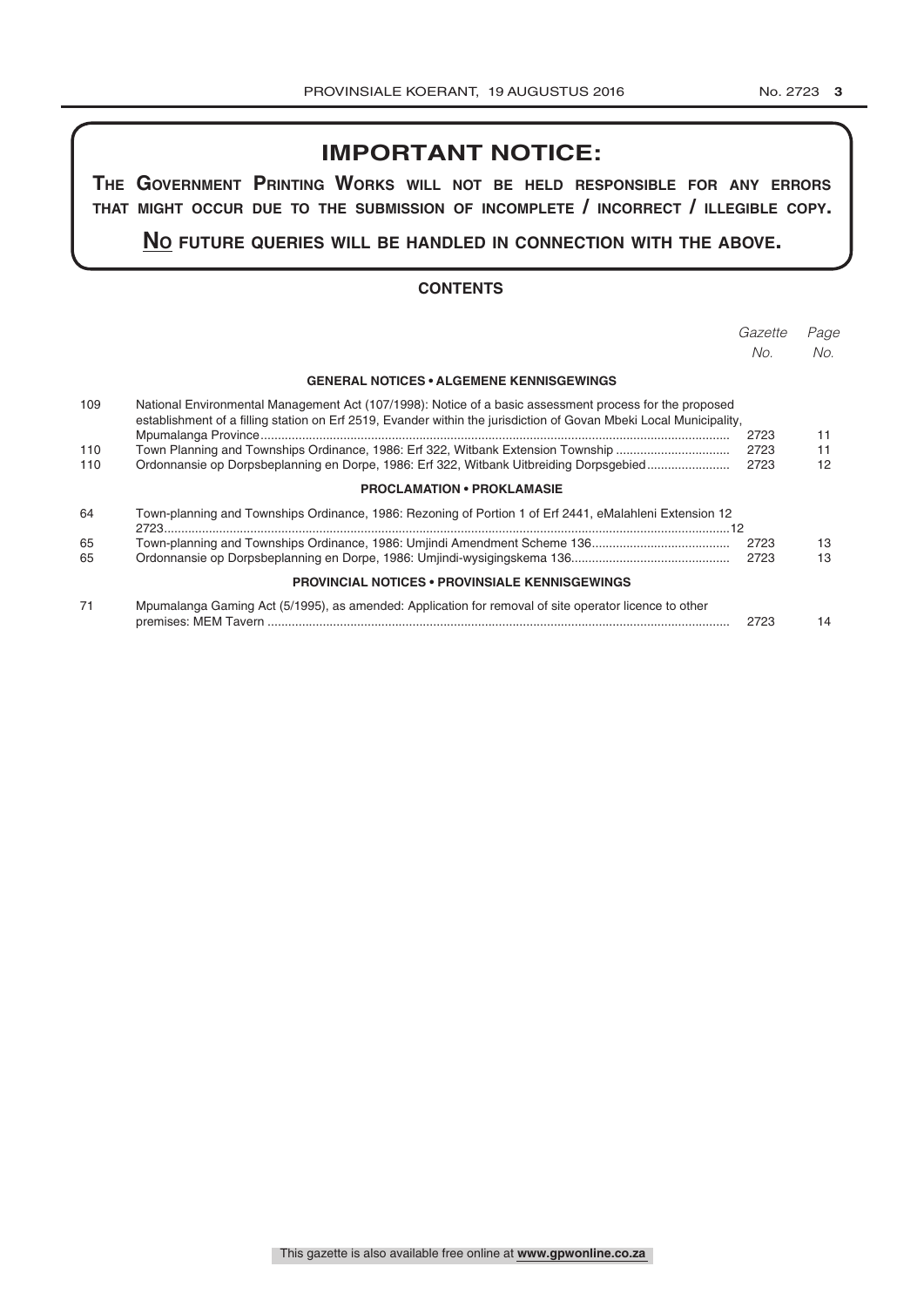# *IMPORTANT ANNOUNCEMENT*

*Closing times for the* **ORDINARY WEEKLY**  *MPUMALANGA PROVINCIAL GAZETTE*

*The closing time is 15:00 sharp on the following days:*

➤ ➤ ➤ ➤ ➤ ➤ ➤ ➤ ➤ ➤ ➤ ➤ ➤ ➤ ➤ ➤ ➤ ➤ ➤ ➤ ➤ ➤ ➤ ➤ ➤ ➤ ➤ ➤ ➤ ➤ ➤ ➤ ➤ ➤ ➤ **13 May 2016,** Friday for the issue of Friday **20 May 2016 20 May 2016,** Friday for the issue of Friday **27 May 2016 27 May 2016,** Friday for the issue of Friday **03 June 2016 03 June 2016,** Friday for the issue of Friday **10 June 2016 09 June 2016,** Thursday for the issue of Friday **17 June 2016 17 June 2016,** Friday for the issue of Friday **24 June 2016 24 June 2016,** Friday for the issue of Friday **01 July 2016 01 July 2016,** Friday for the issue of Friday **08 July 2016 08 July 2016,** Friday for the issue of Friday **15 July 2016 15 July 2016,** Friday for the issue of Friday **22 July 2016 22 July 2016,** Friday for the issue of Friday **29 July 2016 29 July 2016,** Friday for the issue of Friday **05 August 2016 04 August 2016,** Thursday for the issue of Friday **12 August 2016 12 August 2016,** Friday for the issue of Friday **19 August 2016 19 August 2016,** Friday for the issue of Friday **26 August 2016 26 August 2016,** Friday for the issue of Friday **02 September 2016 02 September 2016,** Friday for the issue of Friday **09 September 2016 09 September 2016,** Friday for the issue of Friday **16 September 2016 16 September 2016,** Friday for the issue of Friday **23 September 2016 23 September 2016,** Friday for the issue of Friday **30 September 2016 30 September 2016,** Friday for the issue of Friday **07 October 2016 07 October 2016,** Friday for the issue of Friday **14 October 2016 14 October 2016,** Friday for the issue of Friday **21 October 2016 21 October 2016,** Friday for the issue of Friday **28 October 2016 28 October 2016,** Friday for the issue of Friday **04 November 2016 04 November 2016,** Friday for the issue of Friday **11 November 2016 11 November 2016,** Friday for the issue of Friday **18 November 2016 18 November 2016,** Friday for the issue of Friday **25 November 2016 25 November 2016,** Friday for the issue of Friday **02 December 2016 02 December 2016,** Friday for the issue of Friday **09 December 2016 08 December 2016,** Thursday for the issue of Friday **16 December 2016 15 December 2016,** Thursday for the issue of Friday **23 December 2016 22 December 2016,** Thursday for the issue of Friday **30 December 2016**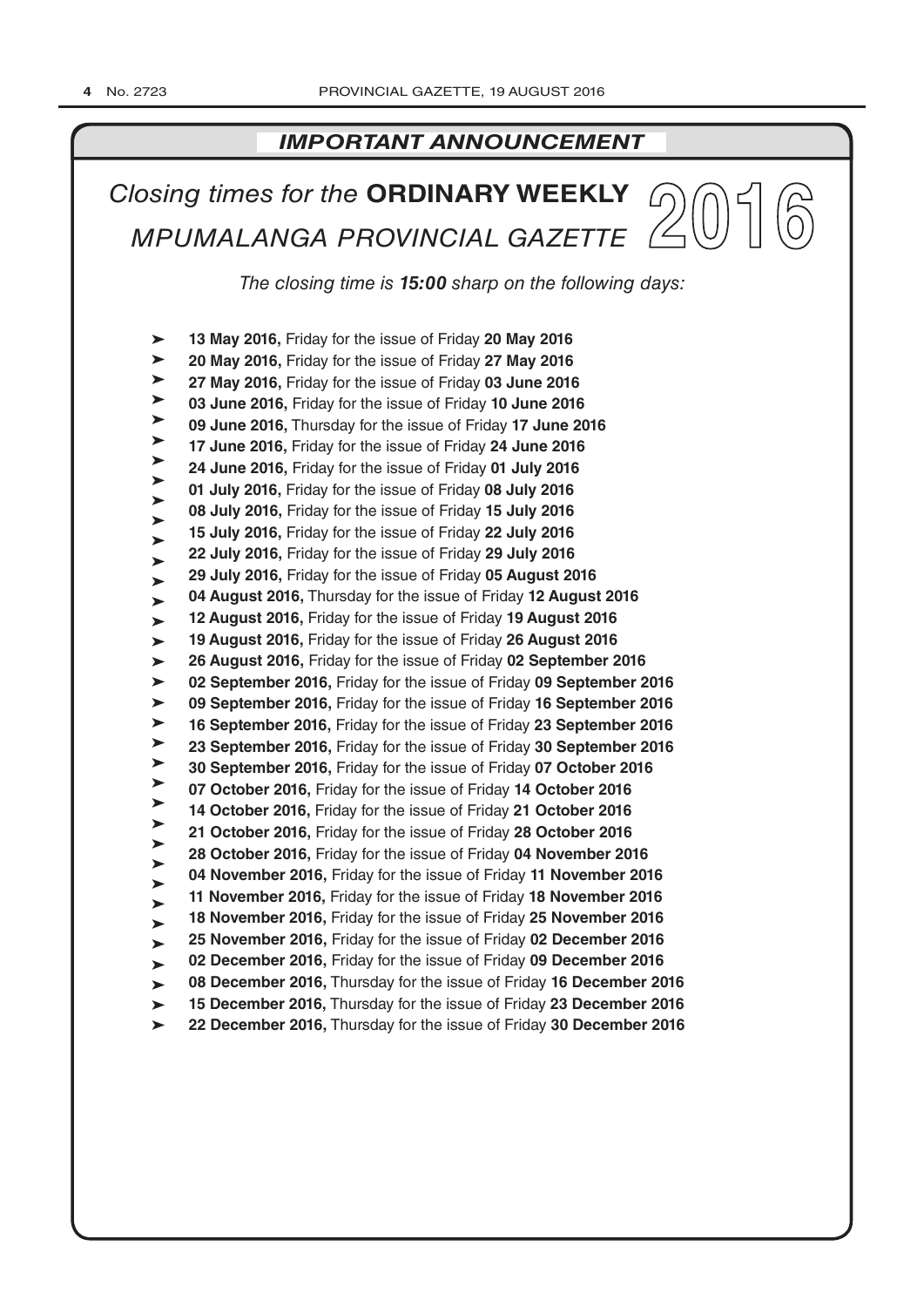# **LIST OF TARIFF RATES** FOR PUBLICATION OF NOTICES **COMMENCEMENT: 1 APRIL 2016**

## **NATIONAL AND PROVINCIAL**

Notice sizes for National, Provincial & Tender gazettes 1/4, 2/4, 3/4, 4/4 per page. Notices submitted will be charged at R1000 per full page, pro-rated based on the above categories.

| <b>Pricing for National, Provincial - Variable Priced Notices</b> |                          |                      |  |  |  |
|-------------------------------------------------------------------|--------------------------|----------------------|--|--|--|
| <b>Notice Type</b>                                                | <b>Page Space</b>        | <b>New Price (R)</b> |  |  |  |
| Ordinary National, Provincial                                     | 1/4 - Quarter Page       | 250.00               |  |  |  |
| Ordinary National, Provincial                                     | 2/4 - Half Page          | 500.00               |  |  |  |
| Ordinary National, Provincial                                     | 3/4 - Three Quarter Page | 750.00               |  |  |  |
| Ordinary National, Provincial                                     | 4/4 - Full Page          | 1000.00              |  |  |  |

# **EXTRA-ORDINARY**

All Extra-ordinary National and Provincial gazette notices are non-standard notices and attract a variable price based on the number of pages submitted.

The pricing structure for National and Provincial notices which are submitted as **Extra ordinary submissions** will be charged at **R3000** per page.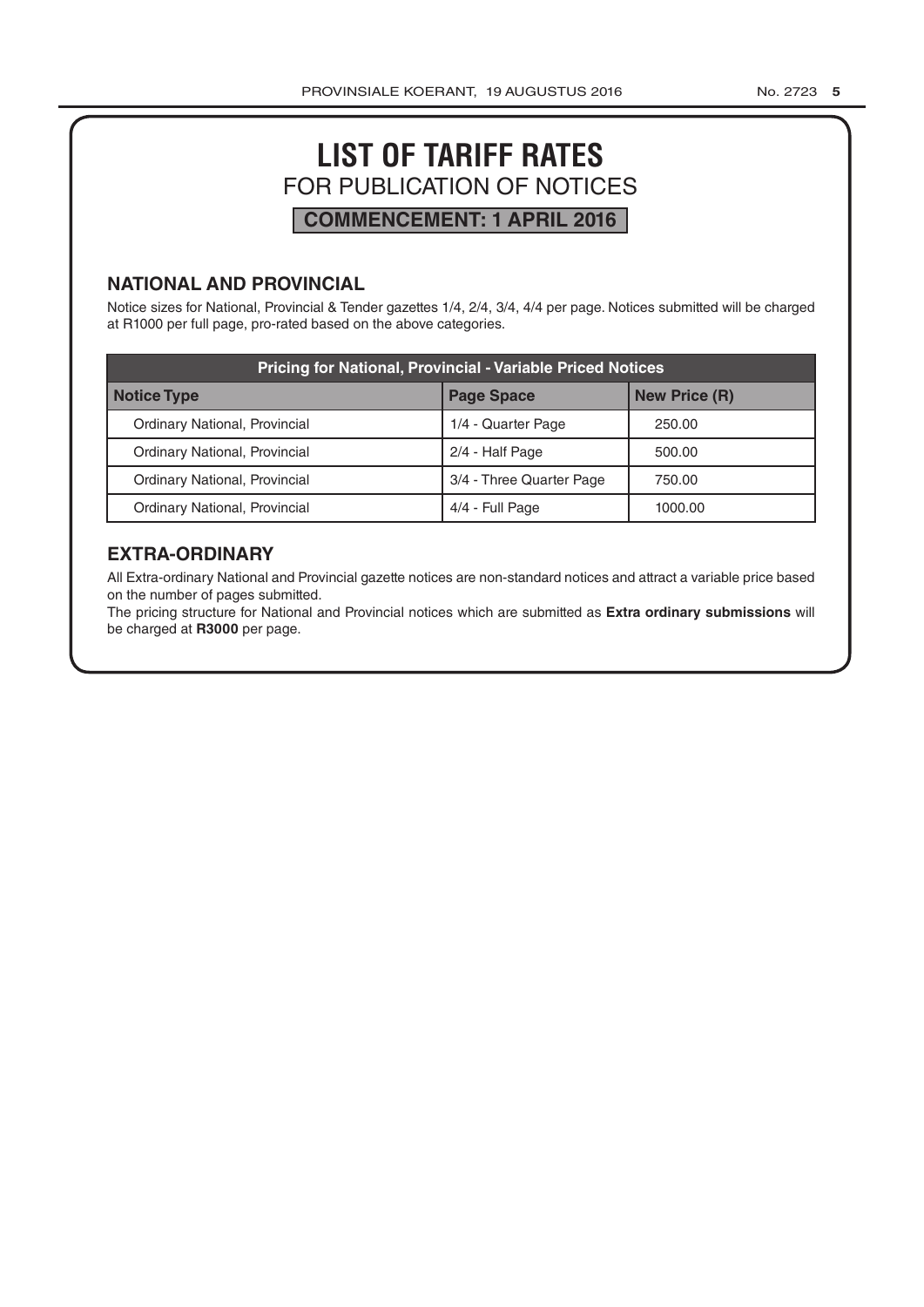The **Government Printing Works** (**GPW**) has established rules for submitting notices in line with its electronic notice processing system, which requires the use of electronic *Adobe* Forms. Please ensure that you adhere to these guidelines when completing and submitting your notice submission.

#### **Closing Times for ACCepTAnCe of noTiCes**

- 1. The *Government Gazette* and *Government Tender Bulletin* are weekly publications that are published on Fridays and the closing time for the acceptance of notices is strictly applied according to the scheduled time for each gazette.
- 2. Please refer to the Submission Notice Deadline schedule in the table below. This schedule is also published online on the Government Printing works website www.gpwonline.co.za

All re-submissions will be subject to the standard cut-off times. **All notices received after the closing time will be rejected**.

| <b>Government Gazette Type</b>                          | <b>Publication</b><br><b>Frequency</b> | <b>Publication Date</b>                              | <b>Submission Deadline</b>                              | <b>Cancellations Deadline</b>                   |
|---------------------------------------------------------|----------------------------------------|------------------------------------------------------|---------------------------------------------------------|-------------------------------------------------|
| <b>National Gazette</b>                                 | Weekly                                 | Friday                                               | Friday 15h00 for next Friday                            | Tuesday, 12h00 - 3 days<br>prior to publication |
| <b>Regulation Gazette</b>                               | Weekly                                 | Friday                                               | Friday 15h00, to be published<br>the following Friday   | Tuesday, 12h00 - 3 days<br>prior to publication |
| <b>Petrol Price Gazette</b>                             | As required                            | First Wednesday of<br>the month                      | One week before publication                             | 3 days prior to<br>publication                  |
| <b>Road Carrier Permits</b>                             | Weekly                                 | Friday                                               | Thursday 15h00, to be<br>published the following Friday | 3 days prior to<br>publication                  |
| <b>Unclaimed Monies (justice,</b><br>labour or lawyers) | January / As<br>required<br>2 per year | Any                                                  | 15 January / As required                                | 3 days prior to<br>publication                  |
| Parliament (acts, white paper,<br>green paper)          | As required                            | Any                                                  |                                                         | 3 days prior to<br>publication                  |
| <b>Manuals</b>                                          | As required                            | Any                                                  | None                                                    | <b>None</b>                                     |
| <b>State of Budget</b><br>(National Treasury)           | Monthly                                | Any                                                  | 7 days prior to publication                             | 3 days prior to<br>publication                  |
| Legal Gazettes A, B and C                               | Weekly                                 | Friday                                               | One week before publication                             | Tuesday, 12h00 - 3 days<br>prior to publication |
| <b>Tender Bulletin</b>                                  | Weekly                                 | Friday                                               | Friday 15h00 for next Friday                            | Tuesday, 12h00 - 3 days<br>prior to publication |
| Gauteng                                                 | Weekly                                 | Wednesday                                            | Two weeks before publication                            | 3 days after submission<br>deadline             |
| <b>Eastern Cape</b>                                     | Weekly                                 | Monday                                               | One week before publication                             | 3 days prior to<br>publication                  |
| Northern Cape                                           | Weekly                                 | Monday                                               | One week before publication                             | 3 days prior to<br>publication                  |
| <b>North West</b>                                       | Weekly                                 | Tuesday                                              | One week before publication                             | 3 days prior to<br>publication                  |
| KwaZulu-Natal                                           | Weekly                                 | Thursday                                             | One week before publication                             | 3 days prior to<br>publication                  |
| Limpopo                                                 | Weekly                                 | Friday                                               | One week before publication                             | 3 days prior to<br>publication                  |
| Mpumalanga                                              | Weekly                                 | Friday                                               | One week before publication                             | 3 days prior to<br>publication                  |
| <b>Gauteng Liquor License</b><br>Gazette                | Monthly                                | Wednesday before<br>the First Friday of the<br>month | Two weeks before publication                            | 3 days after submission<br>deadline             |
| Northern Cape Liquor License<br>Gazette                 | Monthly                                | First Friday of the<br>month                         | Two weeks before publication                            | 3 days after submission<br>deadline             |
| National Liquor License Gazette                         | Monthly                                | First Friday of the<br>month                         | Two weeks before publication                            | 3 days after submission<br>deadline             |
| Mpumalanga Liquor License<br>Gazette                    | 2 per month                            | Second & Fourth<br>Friday                            | One week before                                         | 3 days prior to<br>publication                  |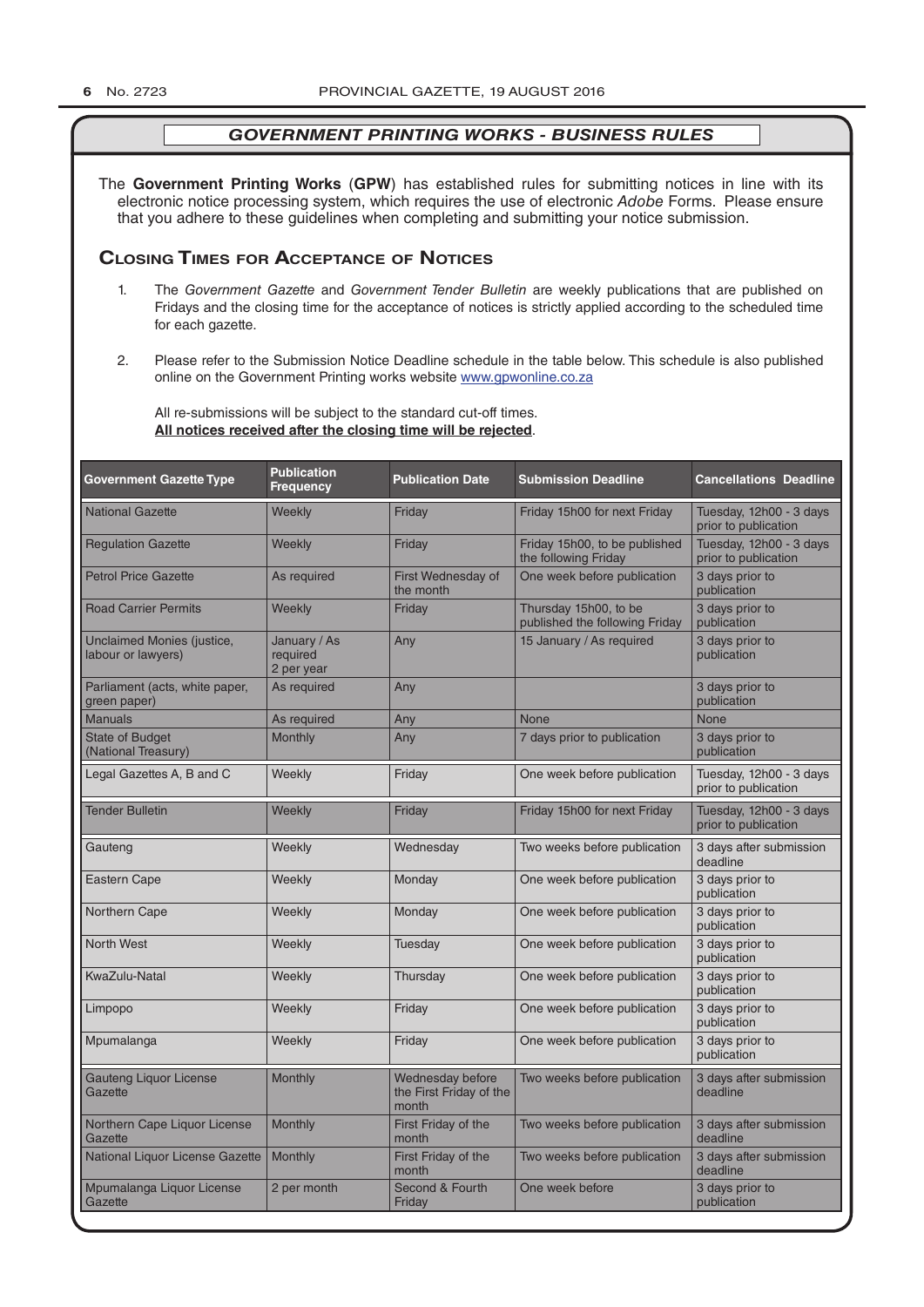#### **NOTICE SUBMISSION PROCESS**

- 3. Download the latest *Adobe* form, for the relevant notice to be placed, from the **Government Printing Works** website www.gpwonline.co.za.
- 4. The *Adobe* form needs to be completed electronically using *Adobe Acrobat* / *Acrobat Reader*. Only electronically completed *Adobe* forms will be accepted. No printed, handwritten and/or scanned *Adobe* forms will be accepted.
- 5. The completed electronic *Adobe* form has to be submitted via email to submit.egazette@gpw.gov.za. The form needs to be submitted in its original electronic *Adobe* format to enable the system to extract the completed information from the form for placement in the publication.
- 6. Each notice submission should be sent as a single email. The email should contain **all documentation relating to a particular notice submission**, each as a separate attachment:
	- 6.1. Electronically completed *Adobe* form, specific to the type of notice that is to be placed.
		- 6.1.1. For National *Government Gazette* or *Provincial Gazette* notices, the notices must be accompanied by an electronic Z95 or Z95Prov *Adobe* form
		- 6.1.2. The notice content (body copy) **MUST** be a separate attachment.
	- 6.2. Proof of Payment / Purchase Order: **Government Printing Works** account customer must include a copy of their Purchase Order*.* **Non**-**Government Printing Works** account customer needs to submit the proof of payment for the notice
	- 6.3. Where separate notice content is applicable (Z95, Z95 Prov and TForm 3, it should also be attached as a separate attachment. (See specifications below, point 11).
	- 6.4. Any additional notice information if applicable.
- 7. The electronic *Adobe* form will be taken as the primary source for the notice information to be published. Instructions that are on the email body or covering letter that contradicts the notice form content will not be considered. The information submitted on the electronic *Adobe* form will be published as-is.
- 8. To avoid duplicated publication of the same notice and double billing, Please submit your notice **ONLY ONCE.**
- 9. Notices brought to **GPW** by "walk-in" customers on electronic media can only be submitted in *Adobe* electronic form format. All "walk-in" customers with notices that are not on electronic *Adobe* forms will be routed to the Contact Centre where they will be assisted to complete the forms in the required format.
- 10. Should a customer submit a bulk submission of hard copy notices delivered by a messenger on behalf of any organisation e.g. newspaper publisher, the messenger will be referred back to the sender as the submission does not adhere to the submission rules.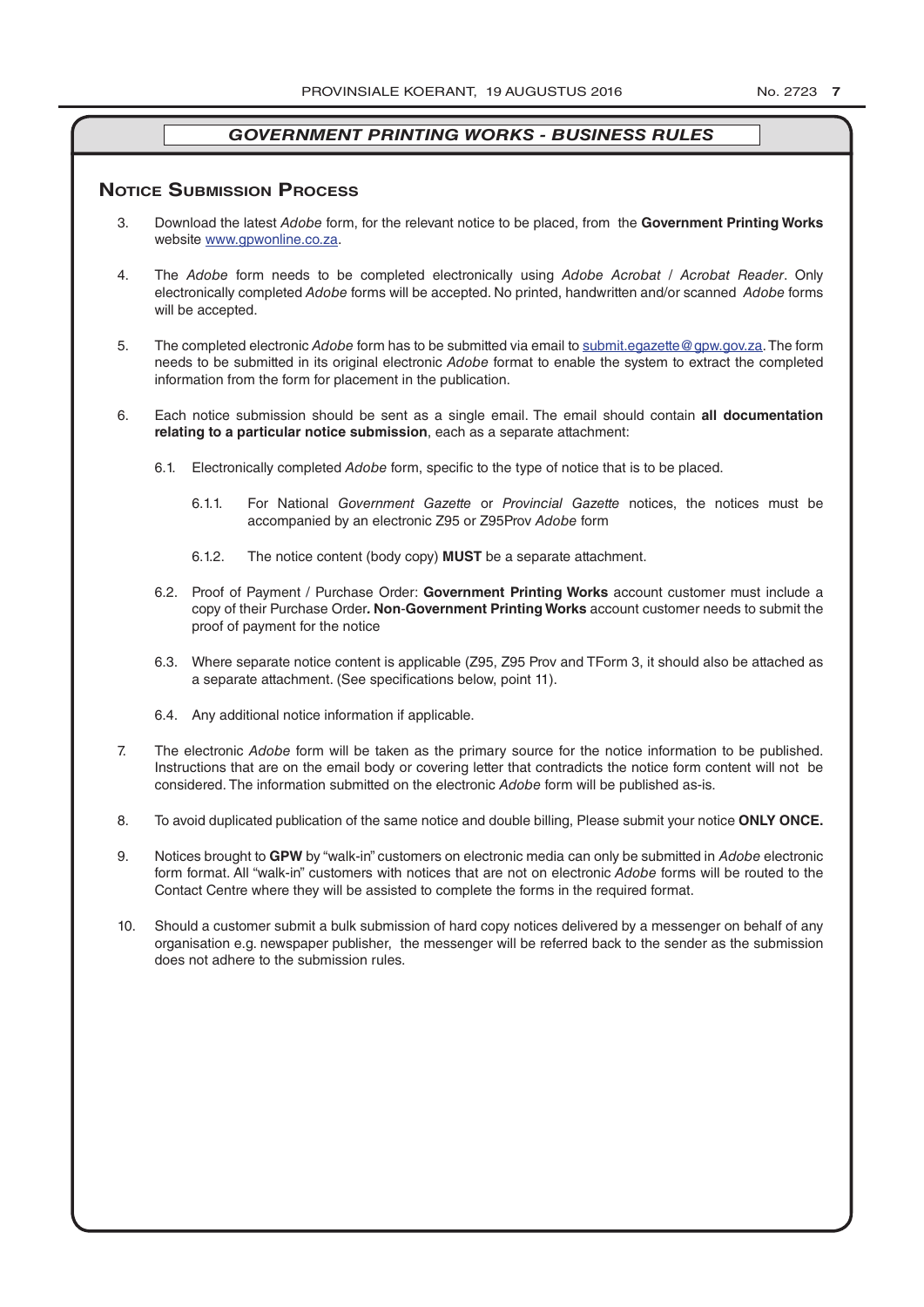#### **COPY (SEPARATE NOTICE CONTENT DOCUMENT)**

- 11. Where the copy is part of a separate attachment document for Z95, Z95Prov and TForm03
	- 11.1. Copy of notices must be supplied in a separate document and may not constitute part of any covering letter, purchase order, proof of payment or other attached documents.

The content document should contain only one notice. (You may include the different translations of the same notice in the same document).

11.2. The notice should be set on an A4 page, with margins and fonts set as follows:

Page size  $=$  A4 Portrait with page margins: Top  $=$  40mm, LH/RH  $=$  16mm, Bottom  $=$  40mm; Use font size: Arial or Helvetica 10pt with 11pt line spacing;

Page size = A4 Landscape with page margins: Top = 16mm, LH/RH = 40mm, Bottom = 16mm; Use font size: Arial or Helvetica 10pt with 11pt line spacing;

#### **CAnCellATions**

- 12. Cancellation of notice submissions are accepted by **GPW** according to the deadlines stated in the table above in point 2. Non-compliance to these deadlines will result in your request being failed. Please pay special attention to the different deadlines for each gazette. Please note that any notices cancelled after the cancellation deadline will be published and charged at full cost.
- 13. Requests for cancellation must be sent by the original sender of the notice and must accompanied by the relevant notice reference number (N-) in the email body.

#### **AmenDmenTs To noTiCes**

14. With effect from 01 October 2015, **GPW** will not longer accept amendments to notices. The cancellation process will need to be followed according to the deadline and a new notice submitted thereafter for the next available publication date.

### **REJECTIONS**

- 15. All notices not meeting the submission rules will be rejected to the customer to be corrected and resubmitted. Assistance will be available through the Contact Centre should help be required when completing the forms. (012-748 6200 or email info.egazette@gpw.gov.za). Reasons for rejections include the following:
	- 15.1. Incorrectly completed forms and notices submitted in the wrong format, will be rejected.
	- 15.2. Any notice submissions not on the correct *Adobe* electronic form, will be rejected.
	- 15.3. Any notice submissions not accompanied by the proof of payment / purchase order will be rejected and the notice will not be processed.
	- 15.4. Any submissions or re-submissions that miss the submission cut-off times will be rejected to the customer. The Notice needs to be re-submitted with a new publication date.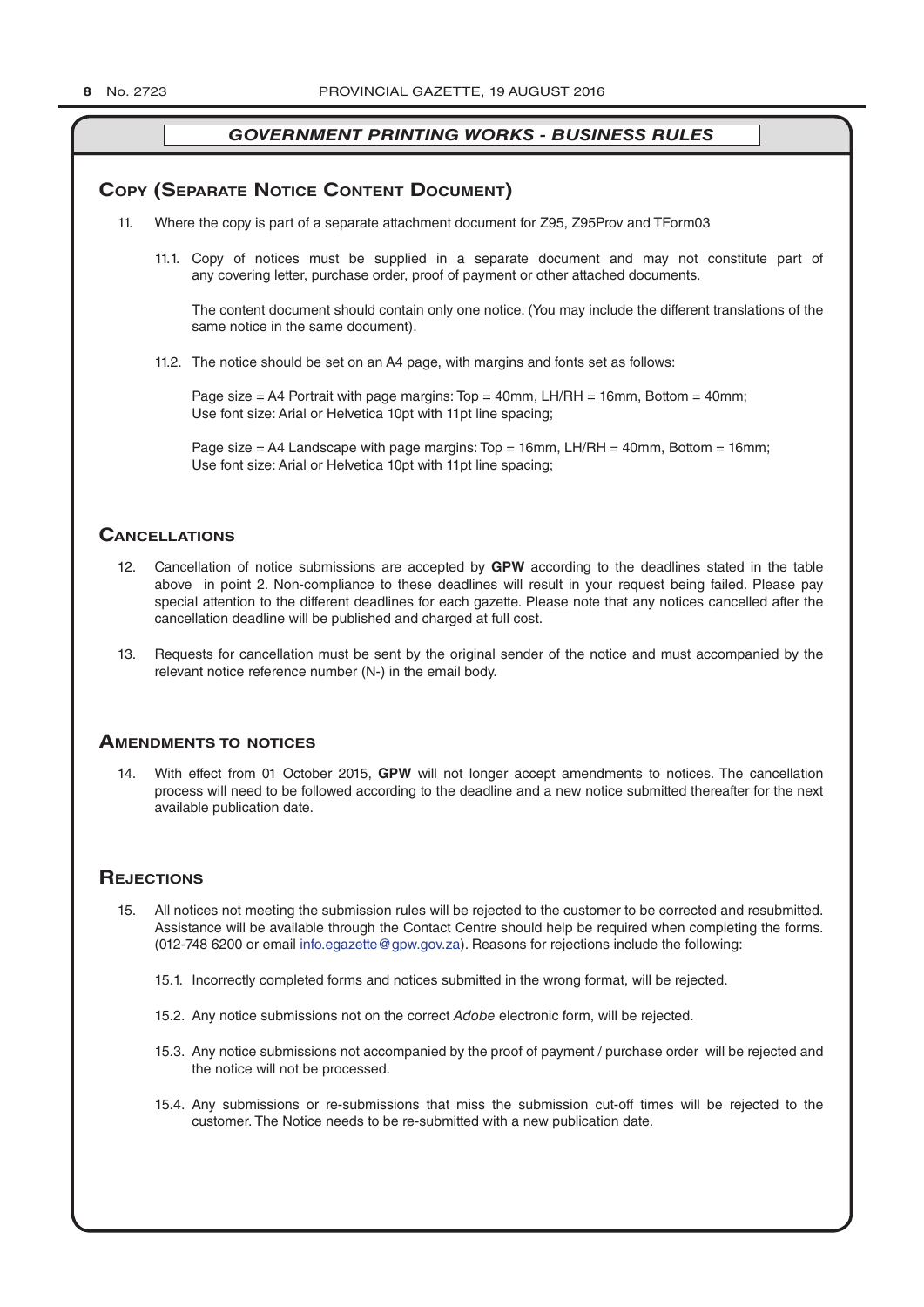#### **ApprovAl of noTiCes**

- 16. Any notices other than legal notices are subject to the approval of the Government Printer, who may refuse acceptance or further publication of any notice.
- 17. No amendments will be accepted in respect to separate notice content that was sent with a Z95 or Z95Prov notice submissions. The copy of notice in layout format (previously known as proof-out) is only provided where requested, for Advertiser to see the notice in final Gazette layout. Should they find that the information submitted was incorrect, they should request for a notice cancellation and resubmit the corrected notice, subject to standard submission deadlines. The cancellation is also subject to the stages in the publishing process, i.e. If cancellation is received when production (printing process) has commenced, then the notice cannot be cancelled.

#### **governmenT prinTer inDemnifieD AgAinsT liAbiliTy**

- 18. The Government Printer will assume no liability in respect of—
	- 18.1. any delay in the publication of a notice or publication of such notice on any date other than that stipulated by the advertiser;
	- 18.2. erroneous classification of a notice, or the placement of such notice in any section or under any heading other than the section or heading stipulated by the advertiser;
	- 18.3. any editing, revision, omission, typographical errors or errors resulting from faint or indistinct copy.

#### **liAbiliTy of ADverTiser**

19. Advertisers will be held liable for any compensation and costs arising from any action which may be instituted against the Government Printer in consequence of the publication of any notice.

#### **CusTomer inquiries**

Many of our customers request immediate feedback/confirmation of notice placement in the gazette from our Contact Centre once they have submitted their notice – While **GPW** deems it one of their highest priorities and responsibilities to provide customers with this requested feedback and the best service at all times, we are only able to do so once we have started processing your notice submission.

**GPW** has a 2-working day turnaround time for processing notices received according to the business rules and deadline submissions.

Please keep this in mind when making inquiries about your notice submission at the Contact Centre.

- 20. Requests for information, quotations and inquiries must be sent to the Contact Centre ONLY.
- 21. Requests for Quotations (RFQs) should be received by the Contact Centre at least **2 working days** before the submission deadline for that specific publication.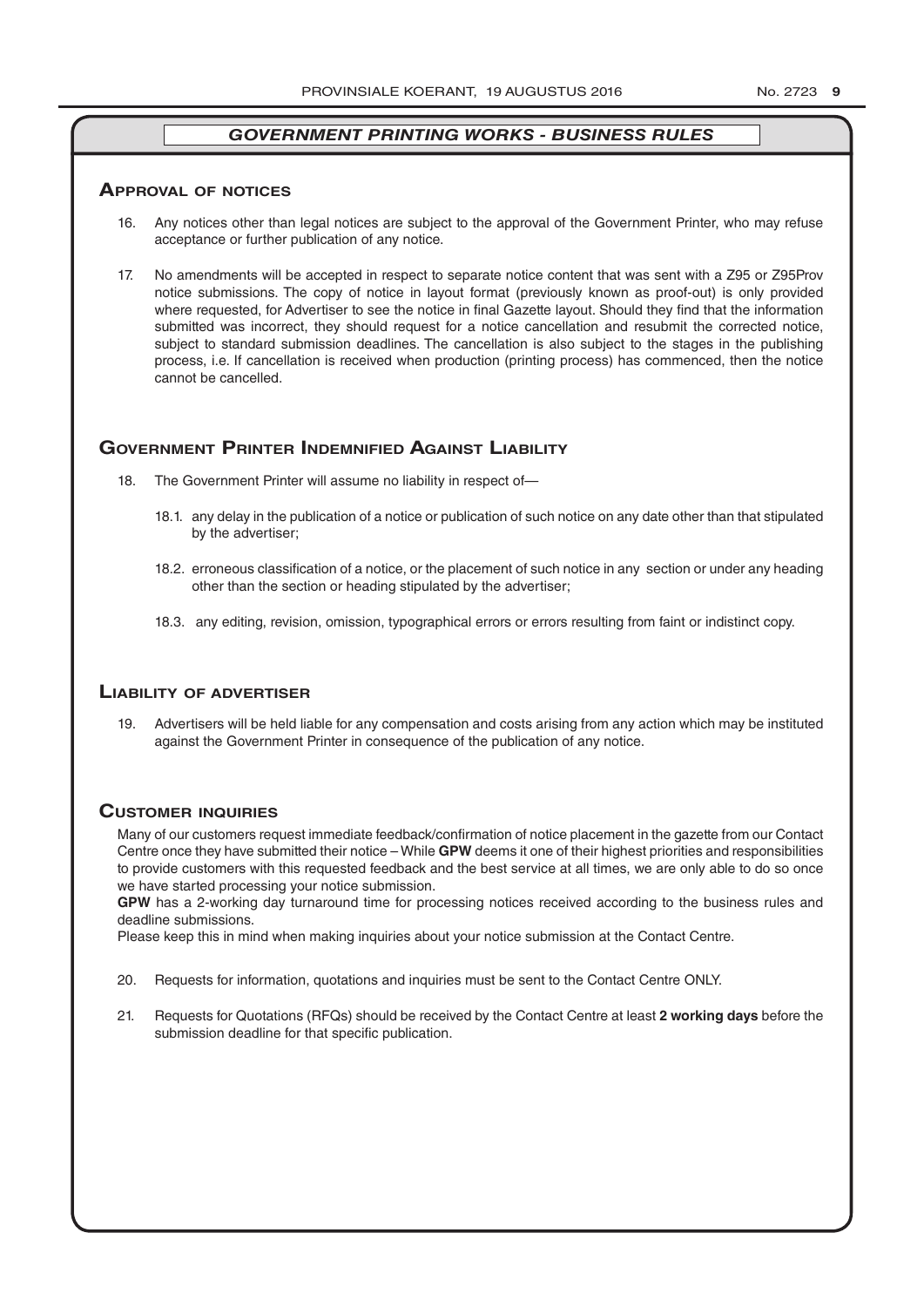#### **pAymenT of CosT**

- 22. The Request for Quotation for placement of the notice should be sent to the Gazette Contact Centre as indicated above, prior to submission of notice for advertising.
- 23. Payment should then be made, or Purchase Order prepared based on the received quotation, prior to the submission of the notice for advertising as these documents i.e. proof of payment or Purchase order will be required as part of the notice submission, as indicated earlier.
- 24. Where there is any doubt about the cost of publication of a notice, and in the case of copy, an enquiry, accompanied by the relevant copy, should be addressed to the Gazette Contact Centre, **Government Printing Works**, Private Bag X85, Pretoria, 0001 email: info.egazette@gpw.gov.za before publication.
- 25. Overpayment resulting from miscalculation on the part of the advertiser of the cost of publication of a notice will not be refunded, unless the advertiser furnishes adequate reasons why such miscalculation occurred. In the event of underpayments, the difference will be recovered from the advertiser, and future notice(s) will not be published until such time as the full cost of such publication has been duly paid in cash or electronic funds transfer into the **Government Printing Works** banking account.
- 26. In the event of a notice being cancelled, a refund will be made only if no cost regarding the placing of the notice has been incurred by the **Government Printing Works**.
- 27. The **Government Printing Works** reserves the right to levy an additional charge in cases where notices, the cost of which has been calculated in accordance with the List of Fixed Tariff Rates, are subsequently found to be excessively lengthy or to contain overmuch or complicated tabulation.

#### **proof of publiCATion**

- 28. Copies of any of the *Government Gazette* or *Provincial Gazette* can be downloaded from the **Government Printing Works** website www.gpwonline.co.za free of charge, should a proof of publication be required.
- 29. Printed copies may be ordered from the Publications department at the ruling price. The **Government Printing Works** will assume no liability for any failure to post or for any delay in despatching of such *Government Gazette*(s).

#### *GOVERNMENT PRINTING WORKS CONTACT INFORMATION*

**Physical Address: Postal Address: GPW Banking Details: Government Printing Works** Private Bag X85 **Bank:** ABSA Bosman Street 149 Bosman Street Pretoria **Account No.:** 405 7114 016 Pretoria 0001 **Branch Code:** 632-005

**For Gazette and Notice submissions:** Gazette Submissions: **E-mail:** submit.egazette@gpw.gov.za **For queries and quotations, contact:** Gazette Contact Centre: **E-mail:** info.egazette@gpw.gov.za

**Contact person for subscribers:** Mrs M. Toka: **E-mail:** subscriptions@gpw.gov.za

**Tel:** 012-748 6200

**Tel:** 012-748-6066 / 6060 / 6058 **Fax:** 012-323-9574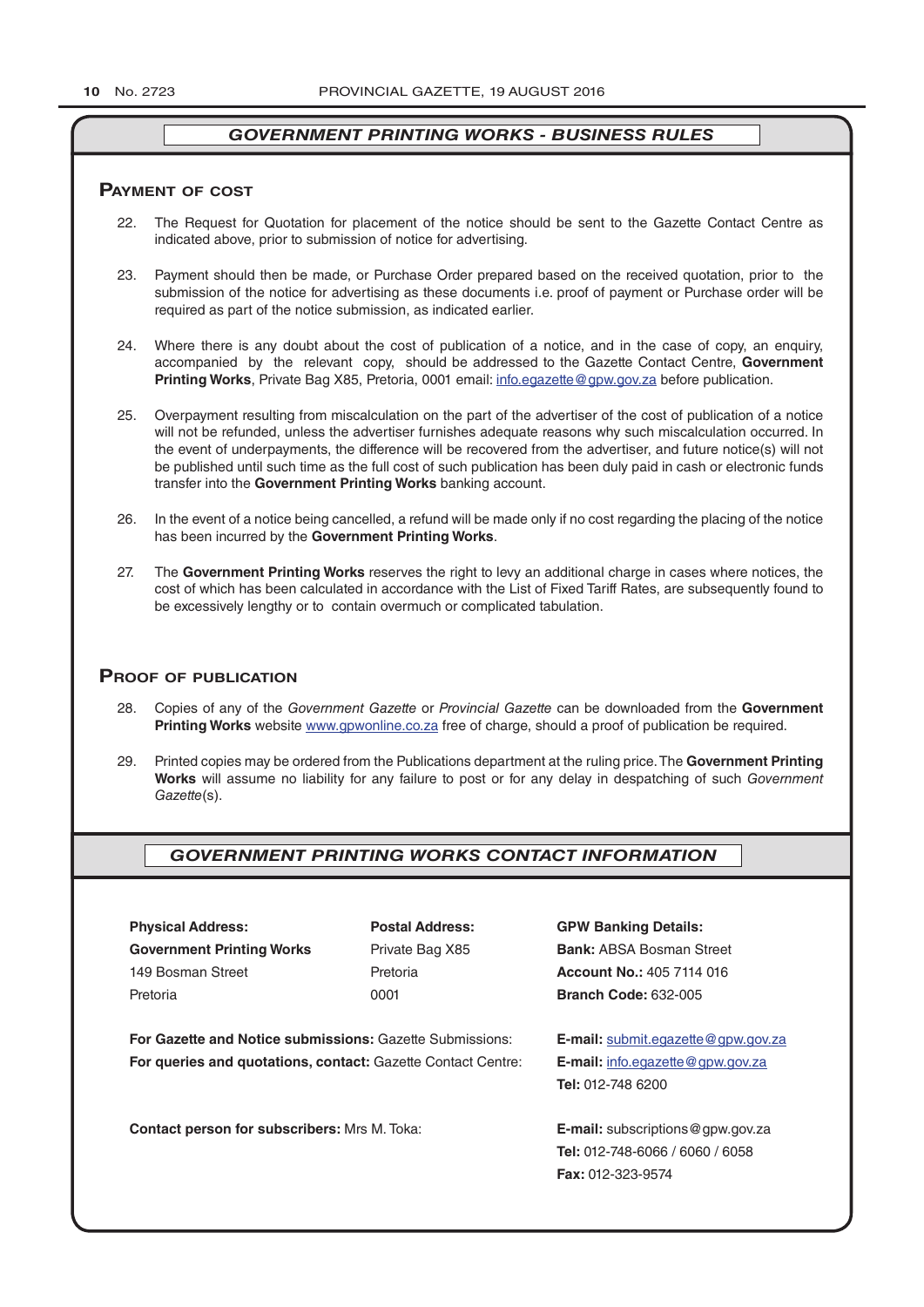# General Notices • Algemene Kennisgewings

#### **NOTICE 109 OF 2016**

# **NOTICE OF A BASIC ASSESSMENT PROCESS FOR THE PROPOSED ESTABLISHMENT OF A FILLING STATION ON ERF 2519, EVANDER WITHIN THE JURISDICTION OF GOVAN MBEKI LOCAL MUNICIPALITY, MPUMALANGA PROVINCE.**

Notice is hereby given in terms of the EIA regulations published in Government Notice R. 982 of 04 December 2014, Chapter 5 of the National Environmental Management Act (Act 107 of 1998) with the intent to carry out the following activities:

Establishment of a filling station on erf 2519, Evander

**Applicant:** JH Vd Merwe **Postal:** Holfontein farm, Trichart, 2300 **Consultant:** Bonnie Simelane for ESIMZWA Environmental Services (Pty) Ltd **Cell:** (072) 814 5409 **Fax:** (086) 218 9671

**Email:** esimzwa@gmail.com

In order to ensure that you are identified and registered as an interested and/or affected party please submits your name, contact information and interest in the matter, in writing, to the contact person given above within 30 days of publication of this advertisement.

#### **NOTICE 110 OF 2016**

NOTICE OF APPLICATION FOR AMENDMENT OF THE EMALAHLENI LAND USE MANAGEMENT SCHEME 2010 IN TERMS OF SECTION 56 (1)(b)(i) OF THE TOWNPLANNING AND TOWNSHIPS ORDINANCE, 1986, READ TOGETHER WITH SPLUMA, ACT 16 OF 2013

#### **EMALAHLENI AMENDMENT SCHEME 2130**

I, Laurette Swarts Pr. Pln of Korsman & Associates being the authorised agent of the owner of Erf 322 Witbank Extension Township, Registration Division J.S., Province of Mpumalanga, hereby give notice in terms of Section 56(1)(b)(i) of the Town Planning and Townships Ordinance, 1986, read together with SPLUMA, 2013, that I have applied to the Emalahleni Local Municipality for the amendment of the town planning scheme known as the Emalahleni Land Use Management Scheme 2010 by the rezoning of the erf described above, situated at 6 Foch Street from "Residential 1" to "Residential 3" for the purpose residential buildings. Particulars of the application will lay for inspection during normal office hours at the office of the Chief Town Planner, third Floor, Civic Centre, Mandela Avenue, Emalahleni, for a period of 28 days from **19 August 2016.** Objections to or representations in respect of the application must be lodged with or made in writing to the Municipal Manager at the above address or at P.O Box 3, Emalahleni, 1035 within a period of 28 days from **19 August 2016**.

Address of applicant: Korsman & Associates, Private Bag X7294, Suite 295, Witbank, 1035, Phone: 013-650 0408, Fax: 086 663 6326, Email admin@korsman.co.za

Our ref: R16168-advGazette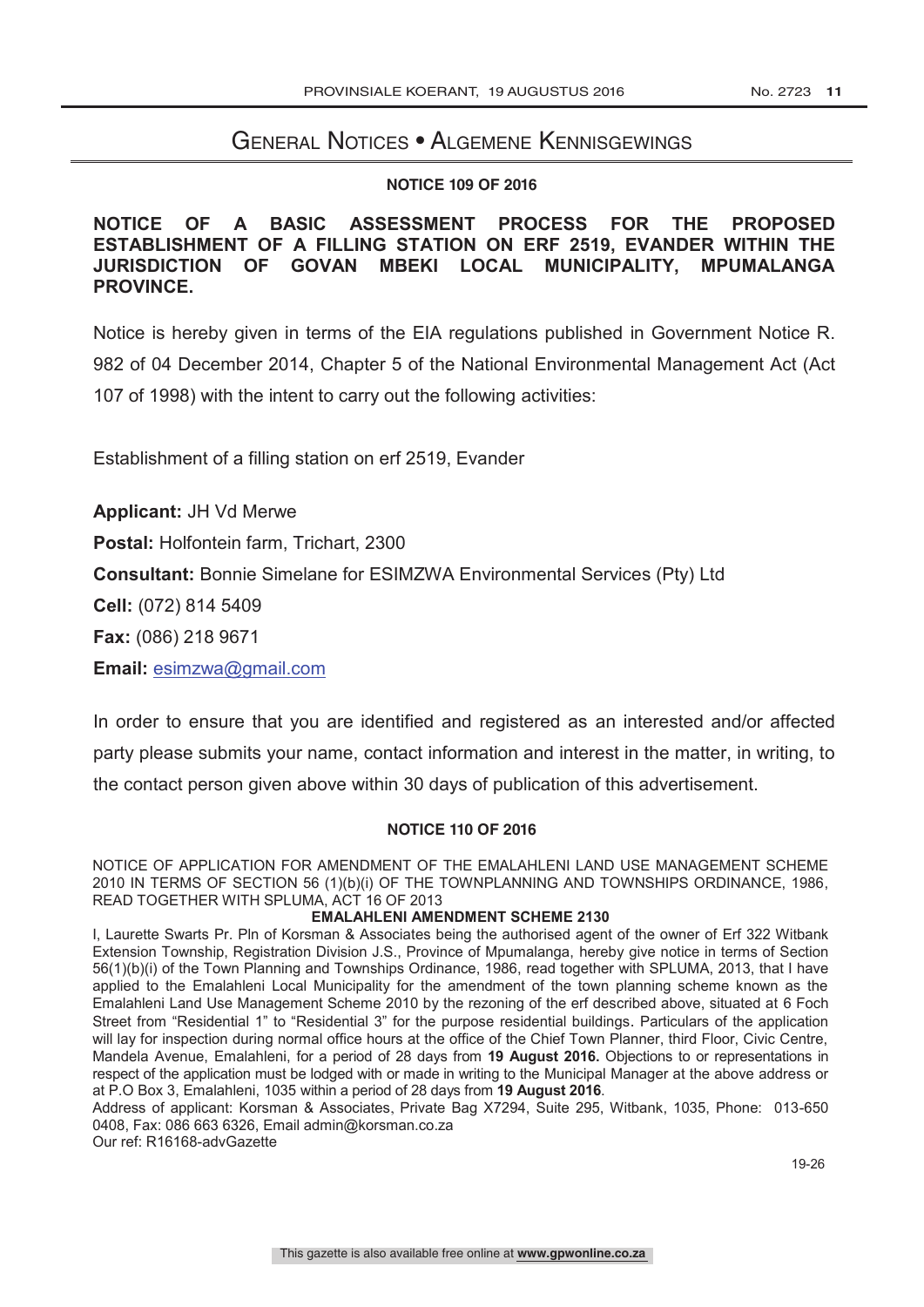#### **KENNISGEWING 110 VAN 2016**

KENNISGEWING VAN AANSOEK OM WYSIGING VAN DIE EMALAHLENI GRONDGEBRUIKBESTUURSKEMA, 2010 INGEVOLGE ARTIKEL 56(1)(b)(i) VAN DIE ORDONNANSIE OP DORPSBEPLANNING EN DORPE, 1986, SAAMGELEES MET SPLUMA, WET 16 VAN 2013  **EMALAHLENI WYSIGINGSKEMA 2130** 

Ek, Laurette Swarts Pr. Pln van Korsman & Venote synde die gemagtigde agent van die eienaar van Erf 322 Witbank Uitbreiding Dorpsgebied, Registrasie Afdeling J.S., Provinsie van Mpumalanga gee hiermee ingevolge artikel 56(1)(b)(i) van die Ordonnansie op Dorpsbeplanning en Dorpe, 1986, saamgelees met SPLUMA, 2013, kennis dat ek by die Emalahleni Plaaslike Munisipaliteit aansoek gedoen het om die wysiging van die dorpsbeplanningskema, bekend as die Emalahleni Grondgebruikbestuurskema 2010 deur die hersonering van die eiendom hierbo beskryf, geleë te Fochstraat 6, van "Residensieel 1" na "Residensieel 3" vir die doel van residensiëlegeboue. Besonderhede van die aansoek lê ter insae gedurende gewone kantoorure by die Hoofstadsbeplanner, Derdevloer, Burgersentrum, Mandelarylaan, Emalahleni, vir 'n tydperk van 28 dae vanaf **19 Augustus 2016**. Besware teen of vertoë ten opsigte van die aansoek moet binne 'n tydperk van 28 dae vanaf **19 Augustus 2016** skriftelik tot die munisipale Bestuurder by bovermelde adres of by Posbus 3, Emalahleni, 1035 ingedien of gerig word.

Adres van applikant: Korsman & Venote, Privaatsak X7294, Suite 295, Witbank, 1035, Tel: 013-650 0408 Faks: 086 663 6326, E-pos admin@korsman.co.za

Ons verwysing: R16168-advGazette

19-26

# PROCLAMATION • PROKLAMASIE

#### **PROCLAMATION 64 OF 2016**

#### **EMALAHLENI LOCAL MUNICIPALITY NOTICE OF APPROVAL OF AMENDMENT SCHEME 1199**

The Local Municipality of Emalahleni declares hereby in terms of the provisions of Section 57(1)(a) of the Town-Planning and Townships Ordinance, 1986, that it has approved an amendment scheme, being an amendment of the Emalahleni Land Use Management Scheme, 2010, by the rezoning of Portion 1 of Erf 2441, eMalahleni Extension 12 from "Public Open Space" to "Institutional".

Map 3 and the scheme clauses of the amendment scheme are filed with the Director, Department of Agriculture, Rural Development and Land Administration Mpumalanga Province, and the Municipal Manager, Emalahleni Local Municipality and are open for inspection at all reasonable times. This amendment is known as Emalahleni Amendment Scheme 1199 and shall come into operation on date of publication of this notice.

#### **T JANSEN VAN VUUREN MUNICIPAL MANAGER**

| <b>WONDER AL WARAOLIN</b> |                                                 |
|---------------------------|-------------------------------------------------|
| Civic Centre              |                                                 |
| Mandela Street            | P.O. Box 3                                      |
| <b>eMALAHLENI</b>         | eMalahleni                                      |
| 1035                      | 1035                                            |
| Notice Number             | 43/2016                                         |
| Publication date:         | Provincial Gazette of Mpumalanga: 5 August 2016 |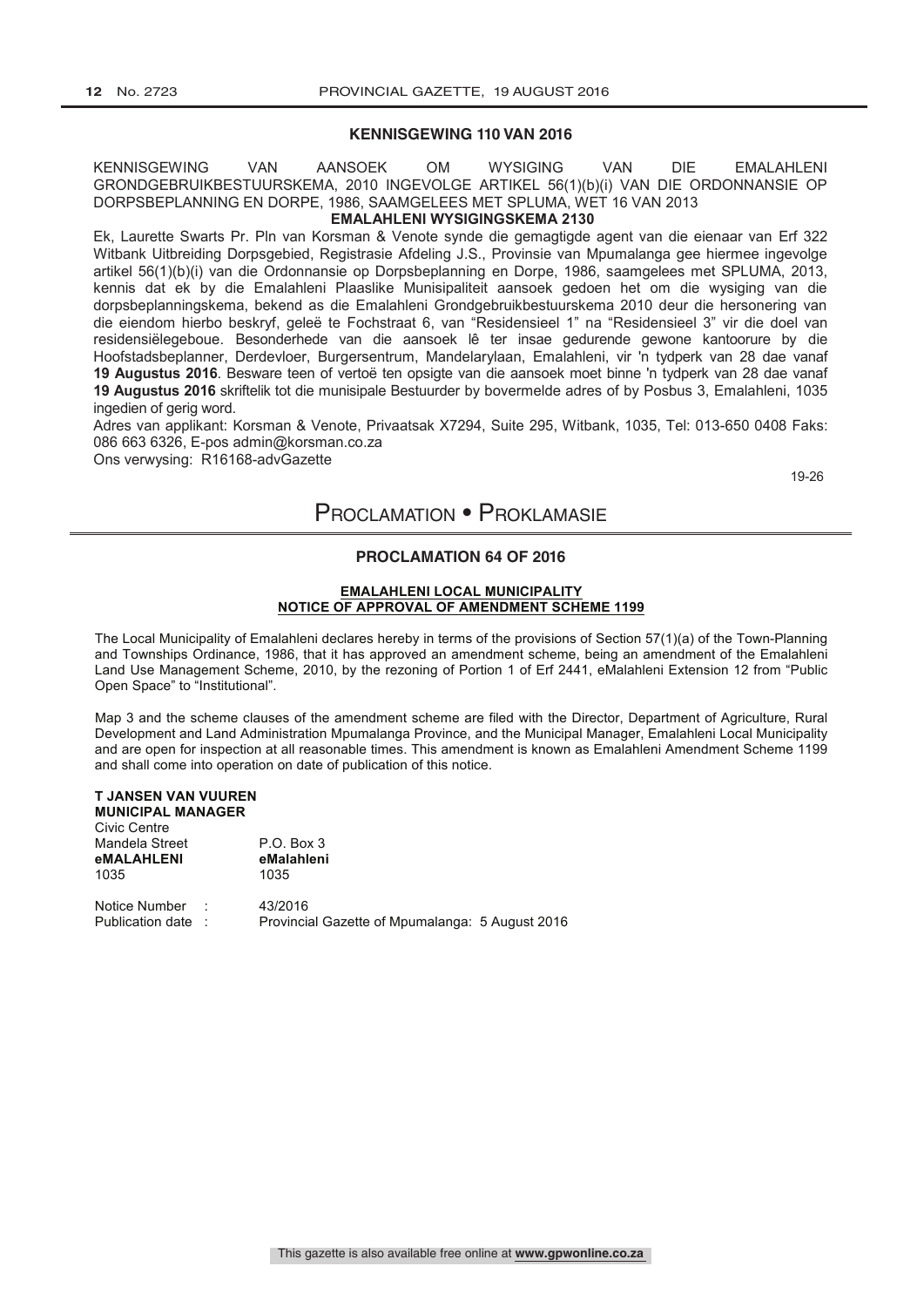#### **PROCLAMATION 65 OF 2016**

#### **UMJINDI AMENDMENT SCHEME 136**

It is hereby notified in terms of section 57(1) of the Town-planning and Townships Ordinance, 1986, that the Umjindi Local Municipality approved the amendment of the Umjindi Town Planning Scheme, 2002, by the rezoning of:

Portion 1 of erf 3891 from "Special for caravan park' to " Mixed use" and portion 4,5,6,7,8,9,10,11,12,13,14,15,16,17,18 and 19 of erf 3891 Barberton from "Residential 2" to "Mixed use" for the purpose of "accommodation, Industries (excluding noxious industries, but including car wash facilities), commercial uses, offices which are directly related to and subservient to the main use." With the following annexure conditions; parking 4 bays per 100m² gross office floor area: 1 parking space per 100m² gross leasable commercial floor area; coverage of 70%: F.A.R 2.0: height 3 storey: building line: 5m on street boundaries, 2m on all other boundaries.

Copies of the amendment scheme are filed with the Director, Department of Agriculture, Rural Development and Land Administration, Mbombela and the office of the Municipal Manager, Corner De Villiers and General Street, Barberton , and are open for inspection at all reasonable times.

This amendment scheme is known as the Umjindi Amendment Scheme 136 and shall come into operation on date of publication hereof.

A copy of this notice will be provided in Afrikaans or Siswati to anyone requesting such in writing within 30 days of this notice

#### **PROKLAMASIE 65 VAN 2016**

#### **UMJINDINI WYSIGINGS SKEMA 136**

Kennis word hiermee gegee dat ingevolge artikel 57 (1) van die Dorpsbeplanning en Dorpe Ordinansie, 1986 dat die Umjindi Plaaslike Munisipaliteit goedkeuring verleen het vir die wysiging van die Umjindi Stads Beplannig Skema , 2002, vir die hersonering van:

Gedeelte 1 van erf 3891 vanaf "Spesiaal vir Karavaan Park" na "Gemengde gebruik" en gedeeltes 4,5,6,7,8,9,10,11,12,13,14,15,16,17,18 en 19 van erf 3891 Barberton van "Residensieël 2" na "Gemengde Gebruike" vir die doeleindes van "akkommodasie, Industrieë (uitgesonderd aanstootlike Industrieë, maar ingeslote kar was fasiliteite), kommersieële gebruike, kantore wat direk verband hou met en onderhewigis aan die hoof gebruik" Met die volgende voorwaardes. parkering 4 vakke per 100 m² kantoor vloeroppervlakte : 1 parkeerplek per 100 m² bruto verhuurbare kommersiële vloeroppervlakte; dekking van 70 % : F.A.R 2.0 : hoogte 3 verdiepings : boulyn : 5m op straatgrense , 2m aan alle ander grense.

Afskrifte van die wysigings skema is geliaseer by die Departement van Landbou, Buitestedelike ontwikkeling end Grond Sake, Mbombela en die kantoor van Munisipale Bestuurder, Hoek van De Villiers en Generaal Straat Barberton, en is beskikbaar vir insae te alle redelike tye.

Hierdie wysigings skema staan bekend as die Umjindi wysiging skema 136 en sal in werking tree op die dag van publikasie daarvan.

'N Afskirif van hierdie kennisgewing is ook beskibaar in Afrikaans of Siswati aan enige person wat so 'n versoek skriftelik doen binne 30 dae vanaf hierdie kennisgewing

> **DP MSIBI MUNISIPALE BESTUURDER**  Umjindi plaaslike Munisipaliteit P O Box 33 **BARBERTON** 1300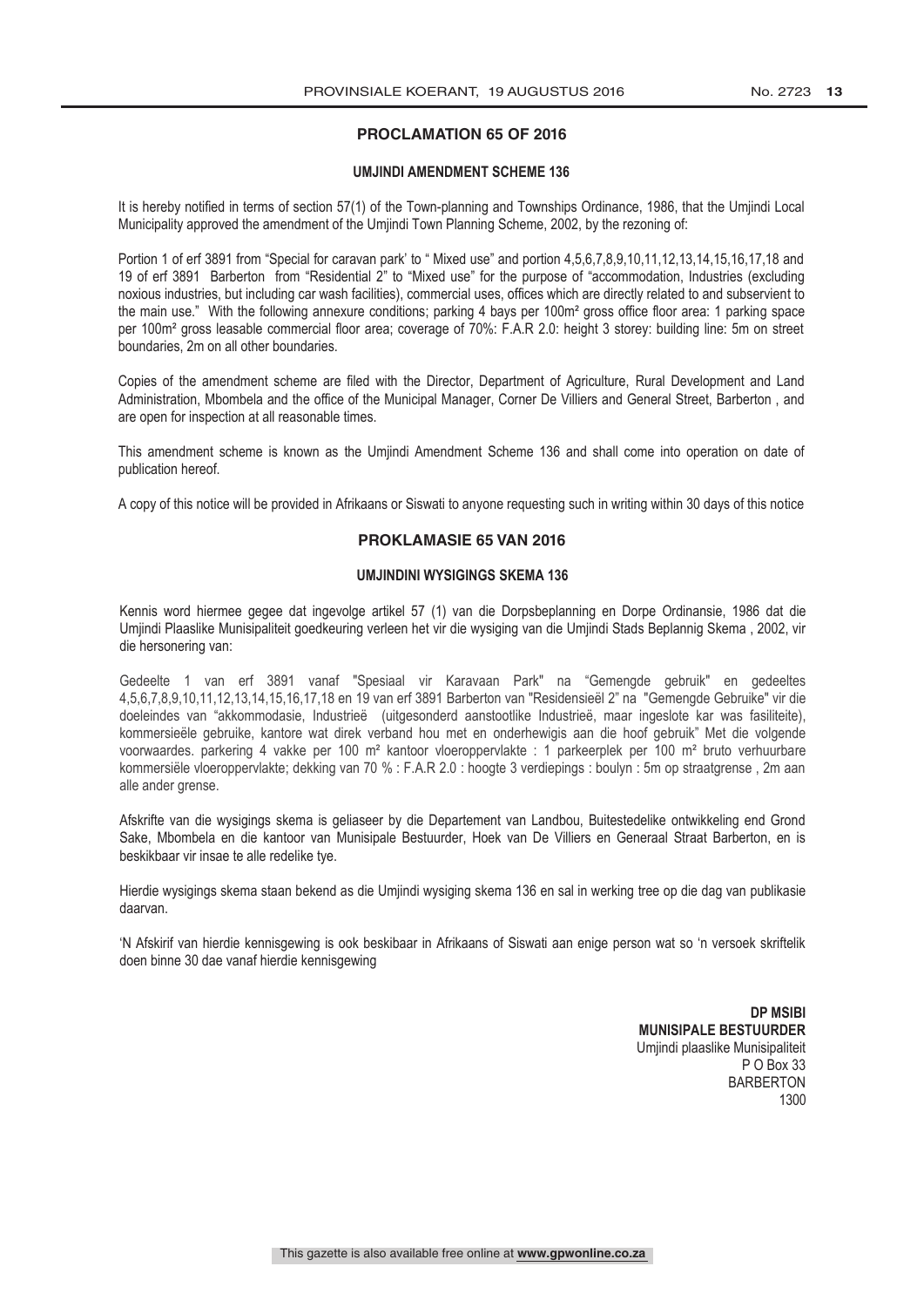# Provincial Notices • Provinsiale Kennisgewings

#### **PROVINCIAL NOTICE 71 OF 2016**

#### **NOTICE**

#### **MPUMALANGA GAMING ACT, 1995 (ACT 5 OF 1995) AS AMENDED APPLICATION FOR REMOVAL OF SITE OPERATOR LICENCE TO OTHER PREMISES**

Notice is hereby given that Mbutini Elliot Mnisi Identity Number 5608285740085 trading as MEM Tavern intends submitting an application to the Mpumalanga Gambling Board for the removal of its site operator licence from the current premises at: 3 Dayizenza Shopping Centre, Shop No 2 Hazyview, Mpumalanga Province. The future premises will be located at: Stand T3, Numbi Trust, Mpumalanga Province. No changes to the existing ownership and licence conditions of the site operator licence is proposed in this application. The application will be open for public inspection at the office of the Mpumalanga Gambling Board at First Avenue, White River, South Africa, 1240, from 19 August 2016 to 18 September 2016. Attention is directed to the provisions of Section 26 of the Mpumalanga Gaming Act, 1995 (Act No.5 of 1995) as amended, which makes provision for the lodging of written objections in respect of the application. Such objections should be lodged with the Chief Executive Officer, Mpumalanga Gaming Board, First Avenue, Private Bag X9908, White River, South Africa, 1240, within the aforementioned public inspection period.